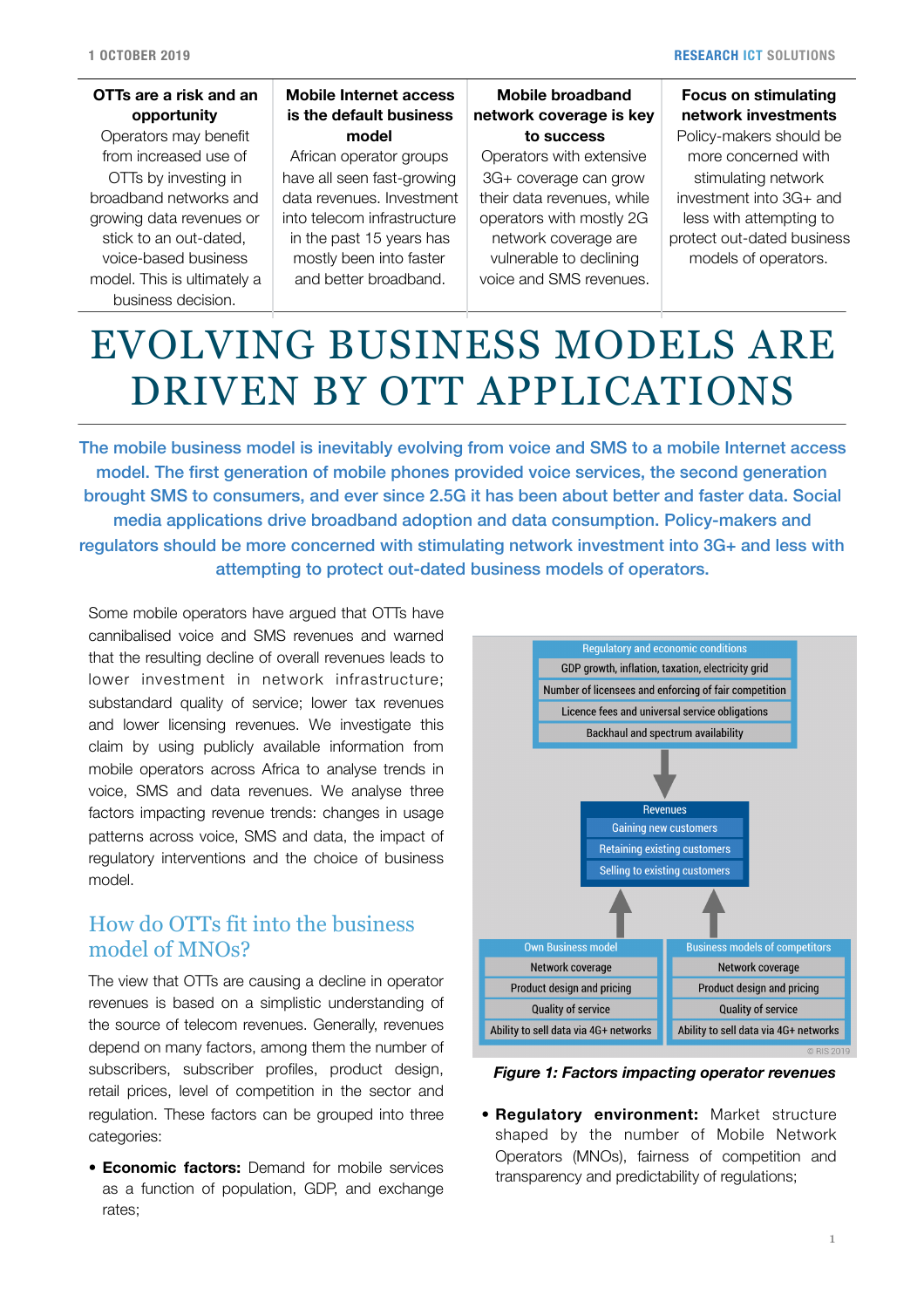• **Operator strategies:** Product design, response to other operators and own business model.

Assessing the claims by MNOs that OTTs harm their profits needs to take all three factors into account.

## The Internet Value Chain

The Internet value chain has five distinct segments: Content rights, online services, enabling technologies, connectivity and user interface (Figure 2). MNOs are part of the connectivity segment of the Internet value chain. Each segment has its own investment requirements, operational risks, legal implications and revenue opportunities.

While online services made up the bulk of the value in the value chain in 2015 (47%), social media and communication applications make up less than 3.4% of the total online services at USD 55 billion. The main value contributors are e-retailers.<sup>[1](#page-1-0)</sup>

Considerable investment is required for an MNO to expand upstream or downstream of the Internet Value Chain. MTN, for example, launched its own social media application with built-in payment functionality called MoMo in March 2019. This is a strategy to generate revenues outside the traditional telecommunication sector, aimed at advertisement and financial services revenues.

## EBITDA margins along the Internet value chain

More important than the size of each segment in terms of revenues is the profitability of major players in each of the value chain segments. Table 1 displays

#### **Table 1: EBITDA margin along the value chain**

| <b>Segment</b>                         | <b>Company</b>                        | 2016 | 2017 | 2018 |
|----------------------------------------|---------------------------------------|------|------|------|
| <b>Content</b><br><b>Rights</b>        | <b>Netflix</b>                        | 60%  | 61%  | 59%  |
|                                        | <b>Disney</b>                         | 30%  | 30%  | 29%  |
| <b>Online</b><br><b>Services</b>       | Amazon                                | 9%   | 9%   | 12%  |
|                                        | Alphabet                              | 33%  | 30%  | 26%  |
|                                        | Facebook                              | 53%  | 57%  | 52%  |
| <b>Enabling</b><br><b>Technologies</b> | Cisco                                 | 30%  | 30%  | 31%  |
|                                        | Akamei                                | 41%  | 37%  | 40%  |
| <b>Connectivity</b>                    | <b>Airtel Group</b>                   | 35%  | 38%  | 37%  |
|                                        | <b>MTN Group</b>                      | 35%  | 33%  | 35%  |
|                                        | Sonatel                               | 49%  | 47%  | 45%  |
|                                        | Safaricom                             | 42%  | 48%  | 48%  |
|                                        | <b>Vodacom Group</b>                  | 38%  | 38%  | 38%  |
|                                        | Maroc Telecom<br>Group                | 48%  | 49%  | 50%  |
|                                        | <b>Ftisalat</b>                       | 50%  | 50%  | 49%  |
|                                        | <b>Average</b><br><b>Connectivity</b> | 43%  | 43%  | 43%  |
| <b>User</b><br><b>Interface</b>        | Apple                                 | 33%  | 31%  | 31%  |
|                                        | Samsung                               | 24%  | 31%  | 35%  |

<span id="page-1-1"></span>the Earnings Before Interest Taxes Depreciation and Amortization (EBITDA) margin for selected players for each of the value chain segments.

On average, EBITDA margins for the connectivity segment are higher than the other segments of the value chain. It would be difficult to argue that MNOs



*Figure 2: Market share of global Internet value chain in 2015*

<span id="page-1-0"></span>[<sup>1</sup>](#page-1-1) The Internet Value Chain: A study on the economics of the Internet, May 2016, https://www.gsma.com/publicpolicy/wp-content/uploads/ 2016/05/GSMA\_The-Internet-Value-Chain\_WEB.pdf.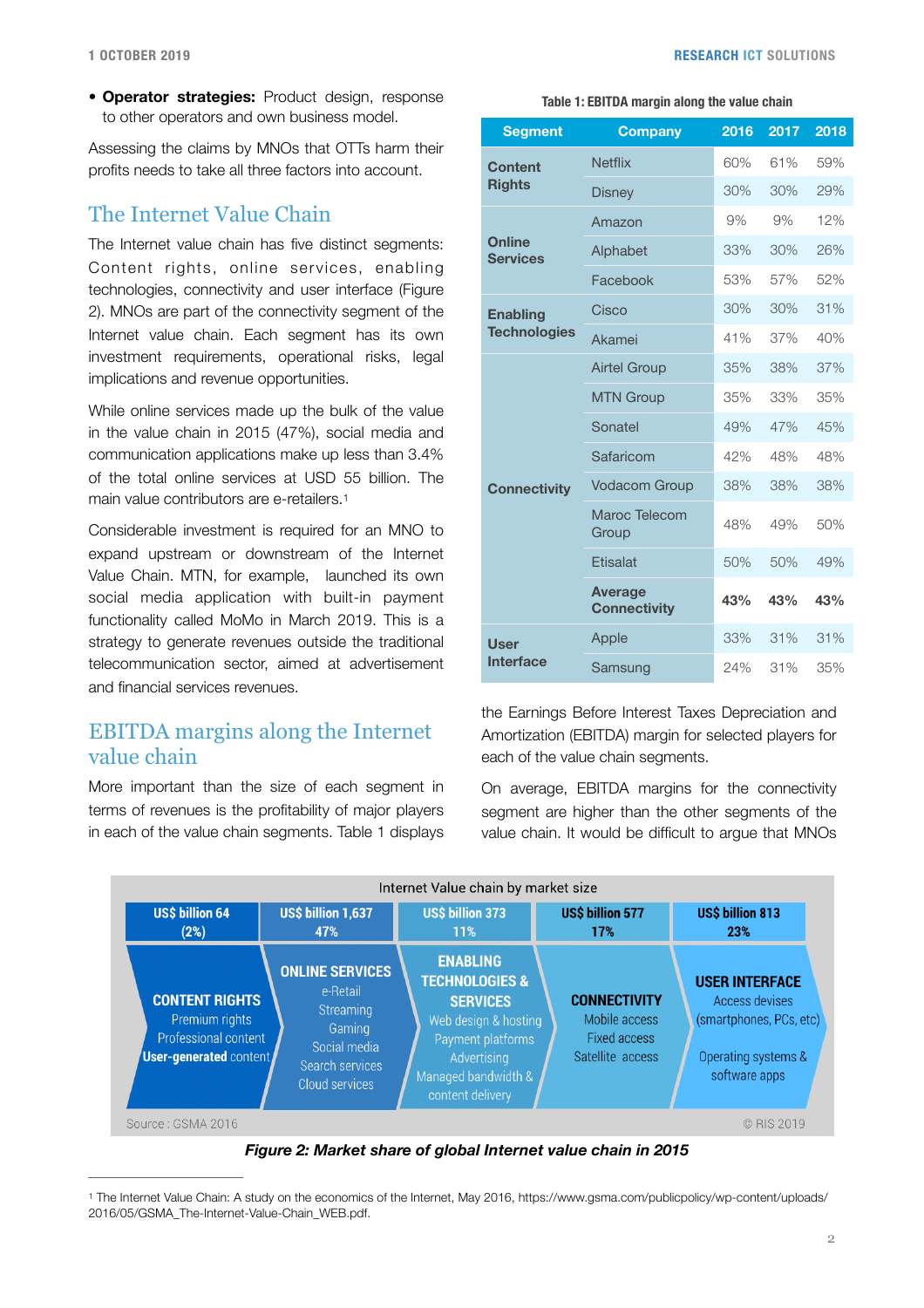|                                     | Analogue                                                                                                                                  | <b>Digital</b>                                                                                                                                                                                                              |  |  |
|-------------------------------------|-------------------------------------------------------------------------------------------------------------------------------------------|-----------------------------------------------------------------------------------------------------------------------------------------------------------------------------------------------------------------------------|--|--|
| <b>Business model</b>               | Service                                                                                                                                   | Connectivity                                                                                                                                                                                                                |  |  |
| <b>Metric</b>                       | Minutes and SMS                                                                                                                           | bandwidth or throughput                                                                                                                                                                                                     |  |  |
| <b>Cost sensitivity</b>             | Distance, duration and location mattered                                                                                                  | Time, distance and location insensitive                                                                                                                                                                                     |  |  |
| <b>Billing</b>                      | Access and usage billing: Detailed billing<br>systems for voice and SMS that can distinguish<br>between off-net / on-net, peak / off-peak | Simple access billing                                                                                                                                                                                                       |  |  |
| <b>Traffic</b><br><b>Monitoring</b> | Detailed traffic monitoring as part of the billing<br>system                                                                              | Usage monitoring limited to data use                                                                                                                                                                                        |  |  |
| Post paid<br>subscribers            | Detailed vetting to reduce risk or revenue loss<br>and expenses that arise from call termination<br>and subsidised handsets               | • Postpaid risk limited to revenue of one billing cycle<br>• No external expense risks<br>• Prepaid and postpaid do not need to be<br>distinguished by pricing<br>• Postpaid may be extended without significant<br>vetting |  |  |
| <b>Network</b><br>infrastructure    | GSM 1G and 2G                                                                                                                             | 2.5G, 3G, 4G, 5G                                                                                                                                                                                                            |  |  |

#### **Table 2: The digital business model is inevitable**

are facing more adverse conditions than other segments. The variance of EBITDA margins between segments also shows that each segment has its own value proposition, investment criteria and returns. Netflix is, for example, much more profitable than Disney.

## It's all about personal data

The actual battle is not that of self cannibalisation of one product for another, i.e., replacing voice and SMS with data revenues, but one of maintaining information leadership. For years, MNOs were in the lead, knowing where their customers are in space and time, whom they communicate with and when. While this information is still available to MNOs, social media and online shopping provides a more potent and detailed information source. The information that Amazon and Facebook have about a customer is likely to be more valuable than the information that an MNO has about the same customer. To enter this market is a business decision, not a regulatory function.

## Evolving business models

The number of OTT users and OTT traffic is steadily increasing. If OTTs cause a decline in revenues, then one should be able to see a systematic decline in revenues over time and also for all countries and most operators.

The overall impact of OTTs on the financial performance of mobile operators depends on whether data revenue growth can make up for potentially declining voice and SMS revenues.

Social media led to the explosion of mobile broadband adoption and usage and consequently to a massive upgrade in mobile network infrastructure across Africa.



2000 2005 2010 2015 2020 2025

**30%**

**Figure 3: Illustrative trends towards "Access" only business** 

Data is becoming the primary source of MNO revenues and data networks are where the majority of MNO investment of the last 2 decades has gone. The transition from a voice and SMS to mobile Internet access-business model is inevitable (Table 2). MNOs will eventually become mobile Internet access providers, distinguishing their products by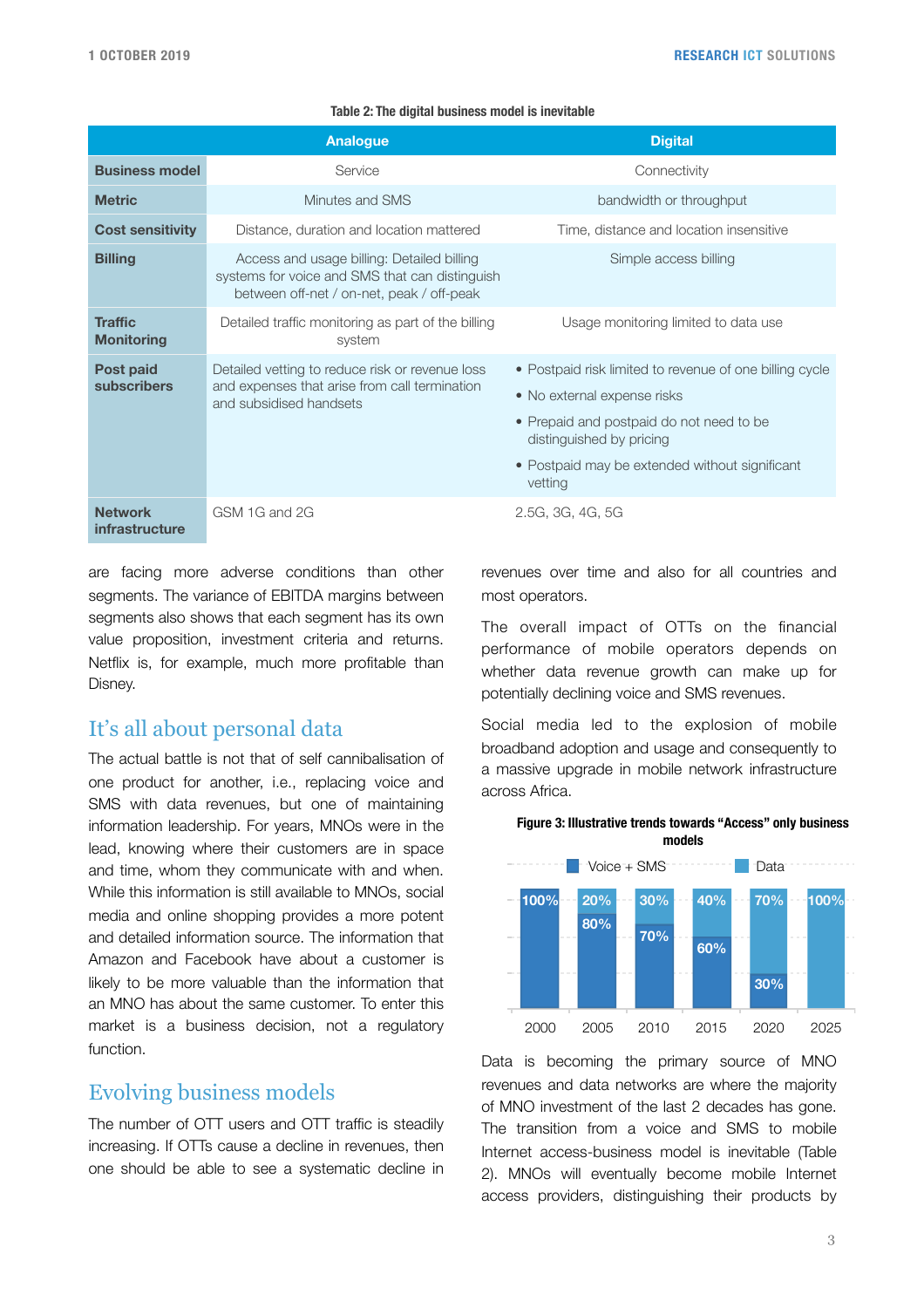speed and quality of service, and competing with other forms of access, such as Public WiFi and connectivity in places of work, study and home. MNOs will no longer charge for voice and SMS, only for bandwidth and/or data consumption. Figure 3 shows this transition.

Apart from competitive pressure, the trend described in Figure 3 also depends on smartphone penetration and 3G+ network coverage. The migration to a mobile Internet access business model will take longer for countries that have little 3G and 4G coverage and low smartphone penetration. Insufficient 3G+ network coverage is one of the main reasons why some mobile operators struggle to generate enough data revenues to compensate for declining voice and SMS revenues.

## Voice traffic is still growing

The trends described in the previous sections is reflected in publicly available revenue and traffic data. Figure 4 shows the trend for voice and data traffic on Airtel's Africa network. While voice traffic has grown more slowly between 2012 and 2018, data traffic has seen exponential growth.

What Airtel's financial figures also show is that the claim that MNOs are seeing lower voice traffic as a result of OTTs is wrong, and voice revenues are still increasing. Low mobile broadband coverage and low smartphone penetration are the primary reasons why many MNO's in Africa still see increasing voice and SMS traffic.



<span id="page-3-1"></span>The delay in the transition to a mobile internet business model means that there is an opportunity for new entrants to quickly gain market share by deploying a mobile internet access business model, like Jio in India. Jio launched its services in September 2016 and became the largest operator three years later with a market share of 31.7% in India[.2](#page-3-0)

#### **Figure 5: MTN Revenue in percent of Q1 2013 revenues**



<span id="page-3-0"></span><sup>[2](#page-3-1)</sup> https://economictimes.indiatimes.com/industry/telecom/telecom-news/jio-tops-market-with-31-7-revenue-share/articleshow/ 70867883.cms?from=mdr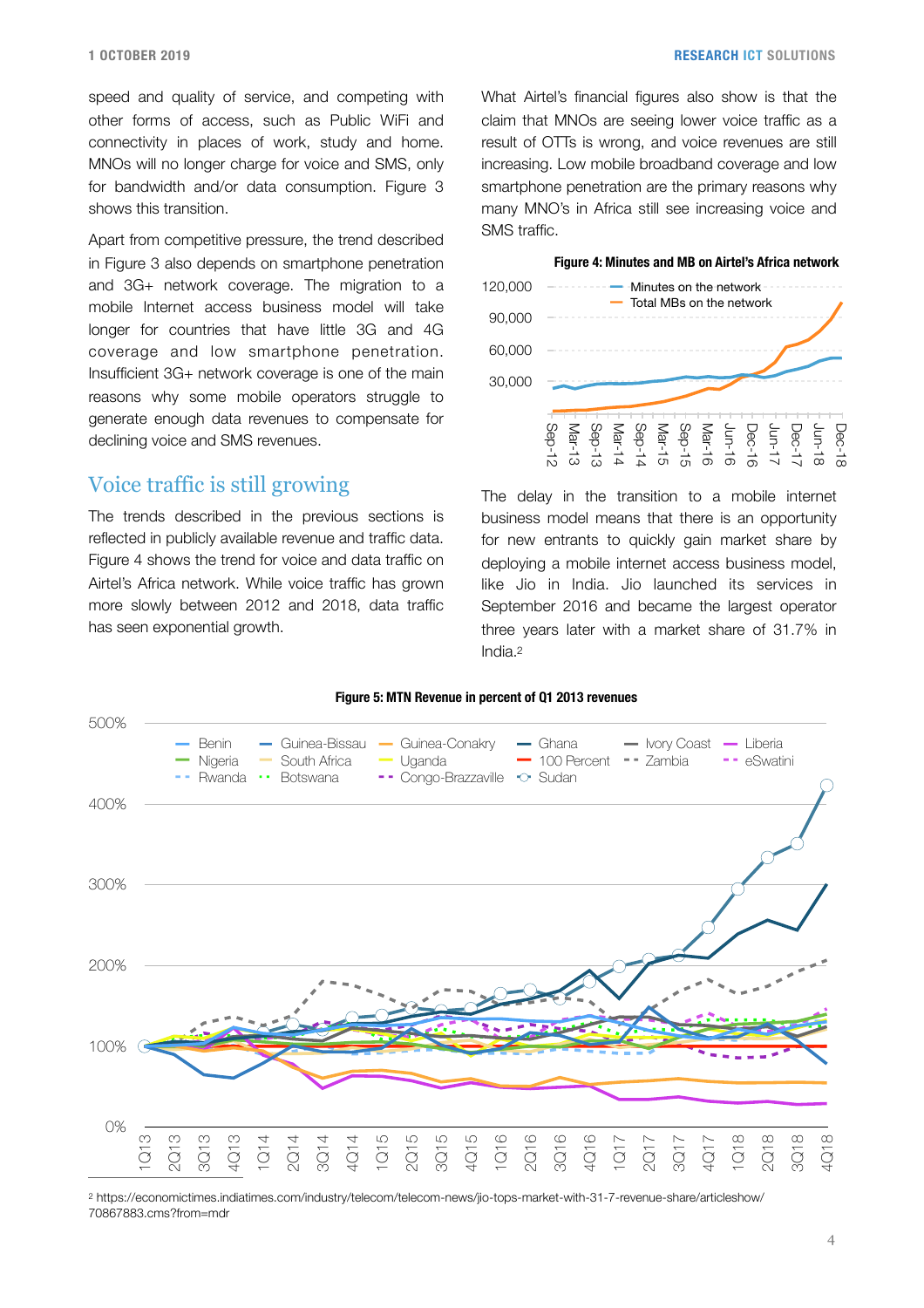## MNO revenues reflect a companies ability to seize opportunities and mitigate risk

Looking at the revenues of MTNs operations in Africa reveals that most of its operations have managed to increase revenues since 2013 (Figure 5).





Only two MTN operations had declining revenues when expressed as a percentage of 2013 revenues: MTN Liberia and MTN Guinea. Both countries had declining revenues either due to macro-economic shocks (like the Ebola outbreak) or business strategies - Orange Guinea managed to increase revenues while MTN Guinea's revenues declined (Figure 6).

MTN's revenue trends demonstrate two important points:

- 1. The overall revenue trends are positive despite growing numbers of OTT users and OTT traffic.
- 2. Revenues and profitability are mainly the results of an operators ability to seize revenue opportunities and mitigate risk.

## Unintended consequences of regulatory interventions

The gains and pitfalls from the changing business models are neatly illustrated by two case studies: MTN Nigeria compared to Airtel Nigeria and MTN Nigeria compared to MTN Ghana.

Over the past few years, MTN Nigeria has had several significant disputes with the regulator:

- On 10 June 2016, as a result of not complying with SIM registration procedures. MTN agreed to pay a fine of 330 billion Naira (USD 1.67 billion).
- MTN lost 8.8 million subscribers between December 2016 and June 2017 due to the SIM registration requirements imposed by the NCC.
- MTN has been in a dispute with the Central Bank of Nigeria over the "alleged improper repatriation by MTN Nigeria of USD 8.1 billion between 2007 and 2015"[.](#page-4-0) [3](#page-4-0)

<span id="page-4-5"></span><span id="page-4-4"></span>MTN Nigeria acknowledged in its 2019 Q1 results presentation that it invested less in its data network as a result of the regulatory disputes. $4$ .



<span id="page-4-7"></span><span id="page-4-6"></span>Airtel seized this opportunity to gain market share and rolled out 4G to over 130 cities in Nigeria<sup>[5](#page-4-2)</sup> while MTN seems to have 4G coverage in only 9 cities.<sup>6</sup> The result is that MTN's data revenues as a percentage of voice revenues declined by 1%, while Airtel's increased by 5% (Figure 7).

The impact of regulatory intervention and resulting lack of investment in the data network is demonstrated even within MTN itself. In neighbouring Ghana, where MTN faced less regulatory challenges, data in relation to voice revenues is nearly three times that of MTN Nigeria. MTN's experience in Ghana and Nigeria is illustrative of the importance of business model choices and the role of regulatory factors.

# The initial gold rush is over

EBITDA margins for the telecommunications sector will trend towards other sectors as mobile telecommunication markets become more

<span id="page-4-0"></span>https://www.telegeography.com/products/commsupdate/articles/2019/01/03/mtn-resolves-nigeria-repatriation-dispute/ [3](#page-4-4)

<span id="page-4-1"></span>[<sup>4</sup>](#page-4-5) https://www.mtn.com/wp-content/uploads/2019/05/MTNN-Q1-2019-local-analyst-presentation.pdf, page 15

<span id="page-4-2"></span>https://www.telegeography.com/products/commsupdate/articles/2019/08/06/airtel-offers-4g-home-broadband-service-in-130-cities/ [5](#page-4-6)

<span id="page-4-3"></span>https://allafrica.com/stories/201808230562.html [6](#page-4-7)